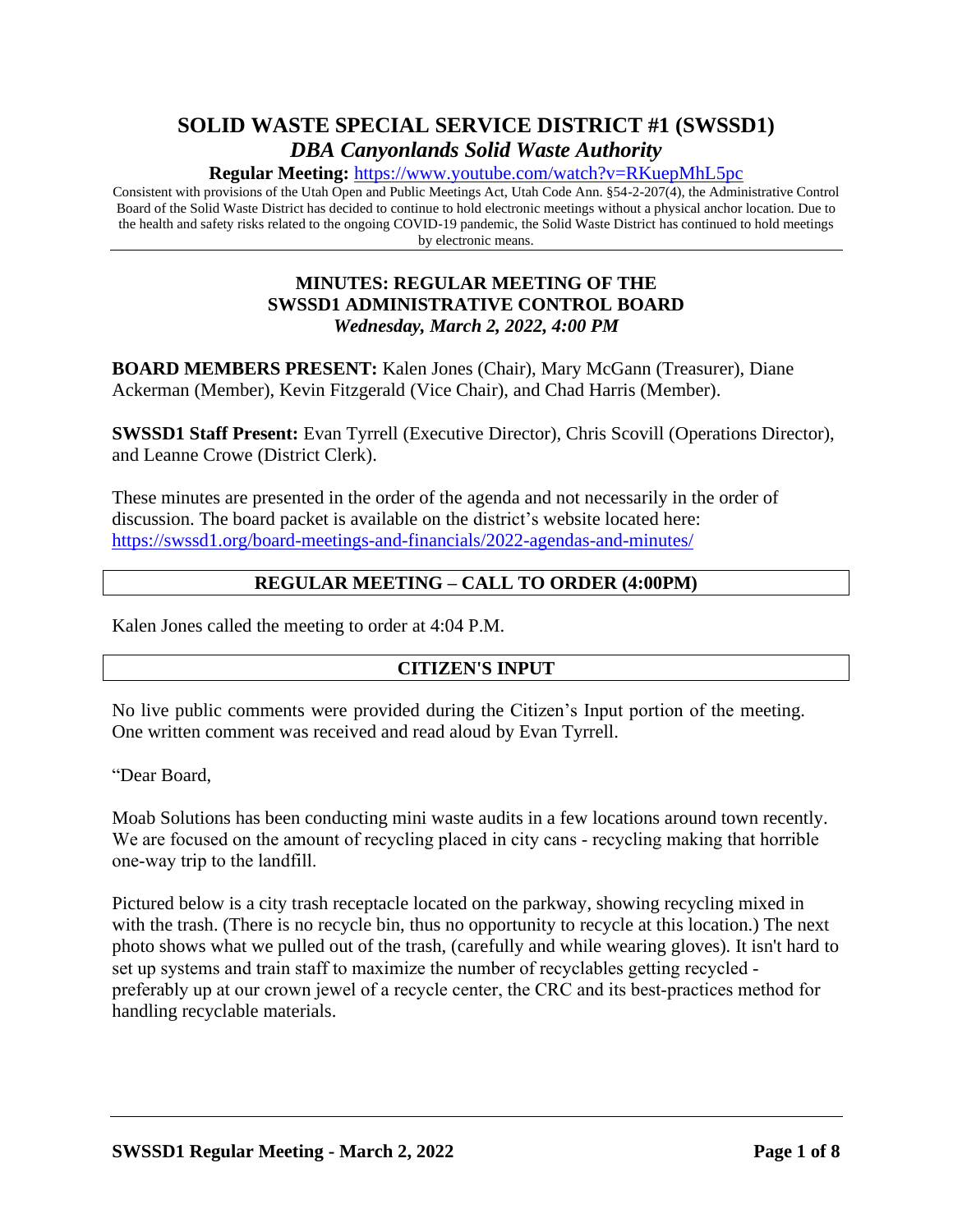We will be putting out more information about how this could be done in the coming weeks. Then all we really need is a little bit of political will. That is where we hope you come in, with your support for the CRC and best practices recycling in general.

Given the state of the planet vis-a-vis climate change, it is vital to recognize the enormous benefits recycling brings us ‐ reducing greenhouse gases, protecting land from exploitation for virgin materials, lowering energy needs by using existing rather than virgin materials, and plain old respect for the earth, which generously provides us with all we need to survive and thrive.

Thank you.





Sara Melnicoff Moab Solutions www.moab‐solutions.org PO Box 1549 Moab, UT 84532 435.259.0910 or 435.401.4685 "

## **APPROVAL OF MEETING MINUTES**

#### **A. JANUARY 26, 2022 REGULAR MEETING**

**MOTION: Diane Akerman motioned/Mary McGann seconded to approve the January 26, 2022 minutes as recorded in the Board Packet. Roll call vote: Diane Ackerman, Mary McGann, Chad Harris, Kevin Fitzgerald, and Kalen Jones each voted yes. Motion passed 5-0.**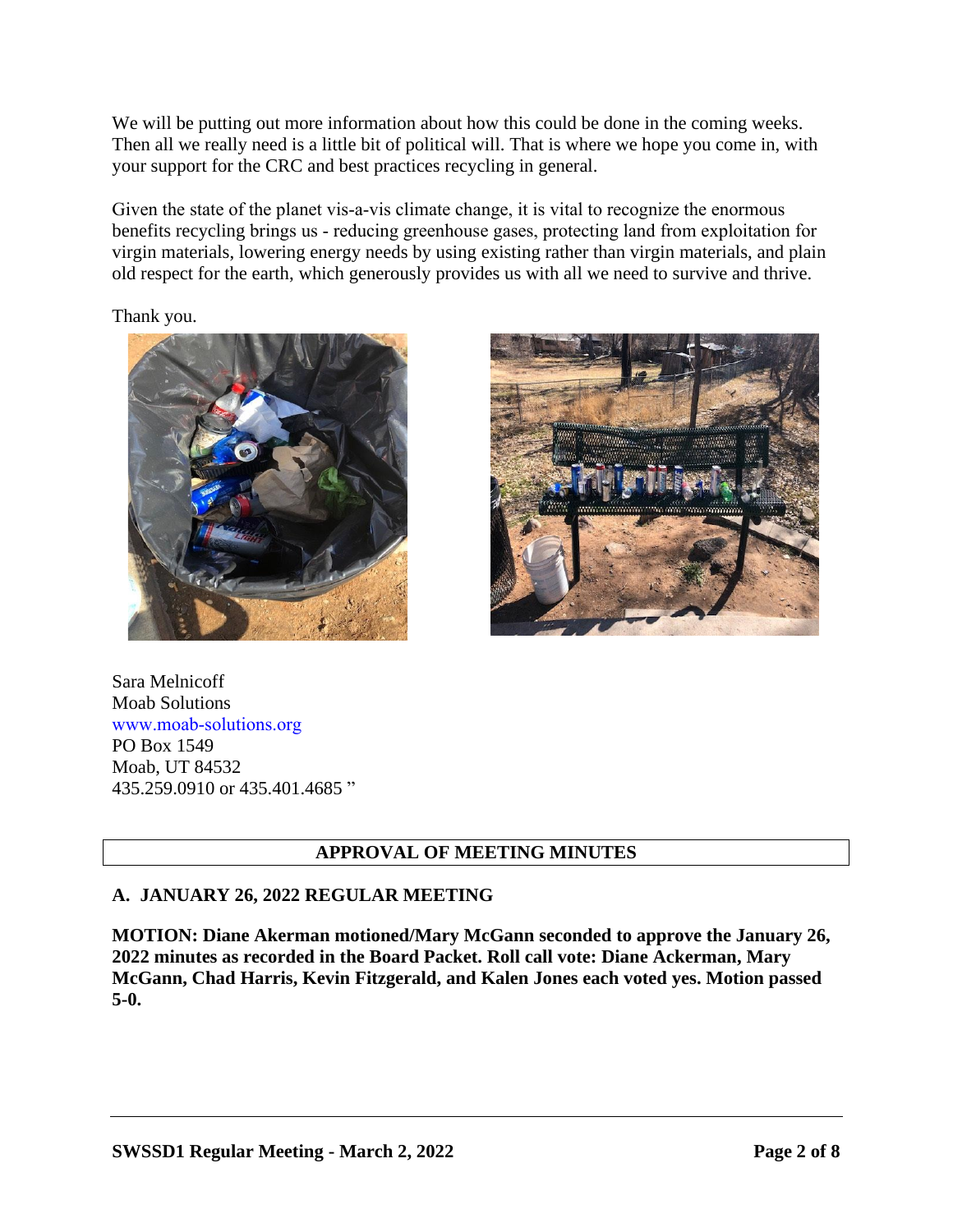#### **TREASURER/FINANCIAL**

#### **B.** *ACTION ITEM***: APPROVAL OF EXPENDITURES FOR THE MONTH OF JANUARY 2022**

Evan Tyrrell provided a summary of the expenditures for the month of January 2022 stating we did make a lease payment on the BOMAG from the PTIF Fund. Other expenses were routine payroll and operations expenses.

**MOTION: Diane Ackerman motioned/Mary McGann seconded to approve the expenditures for the month of January 2022 at \$323,669.12 as reported in the Board Packet. Roll call vote: Mary McGann, Kevin Fitzgerald, Chad Harris, Diane Ackerman, and Kalen Jones each voted yes. Motion passed 5-0.**

#### **REPORTS FROM BOARD AND STAFF**

#### **C. STAFF REPORTS**

Evan Tyrrell provided his staff report. The annual report due to the City of Moab that is required in the franchise agreement for the collection of garbage and recycling has been submitted. Evan, Chris, and Mike attended training in Las Vegas, NV, which was very valuable. These classes will enable staff to receive additional credentials if desired through testing with SWANA. Chris took a Transfer Station Management class, Mike took a Manager of Landfill Operations class, and Evan took a Zero Waste Principles and Practices class. Evan was also able to network with attendees from Pitkin County, CO, near Aspen, who are in a similar situation to Moab. Evan continues to seek quotes for removal of the tire pile at the landfill but has not received responses to his multiple requests for quotes. He will continue to follow up on these. On March 17 and 18 there will be an additional training in Springdale, UT, which select staff will attend and Evan will present at.

At the next board meeting Evan hopes to present the financials for 2021. The District is waiting for a few additional items related to mineral lease monies and then the financial statements will be ready. Evan also wanted to make the Board aware that the trust holder for our General Revenue Bond has notified us of some incorrect language regarding making principal payments twice per year as opposed to once per year. The firm that did the bond will draft a resolution for the Board to review and if approved, then the bank will amend our payment schedule to reflect the correct, intended schedule of interest payments twice per year and principal payments once per year. This should be ready for the next Board meeting.

Evan also presented a request from Castle Valley for a Spring Clean Up event. Evan shared the request, the history, and the budget for this event, and asked for Board input. The Board discussed the considerations of an in-kind donation for the event and cost of this donation. The consensus is to provide a donation for this year for the disposal fees in an amount not to exceed \$1,000.00 and for Diane and Evan to provide education to the Town of Castle Valley regarding the costs for future events and options for recycling. On March  $12<sup>th</sup>$  the District will hold a Household Hazardous Waste Disposal Event from 8-12 at the Recycling Center. We will hold a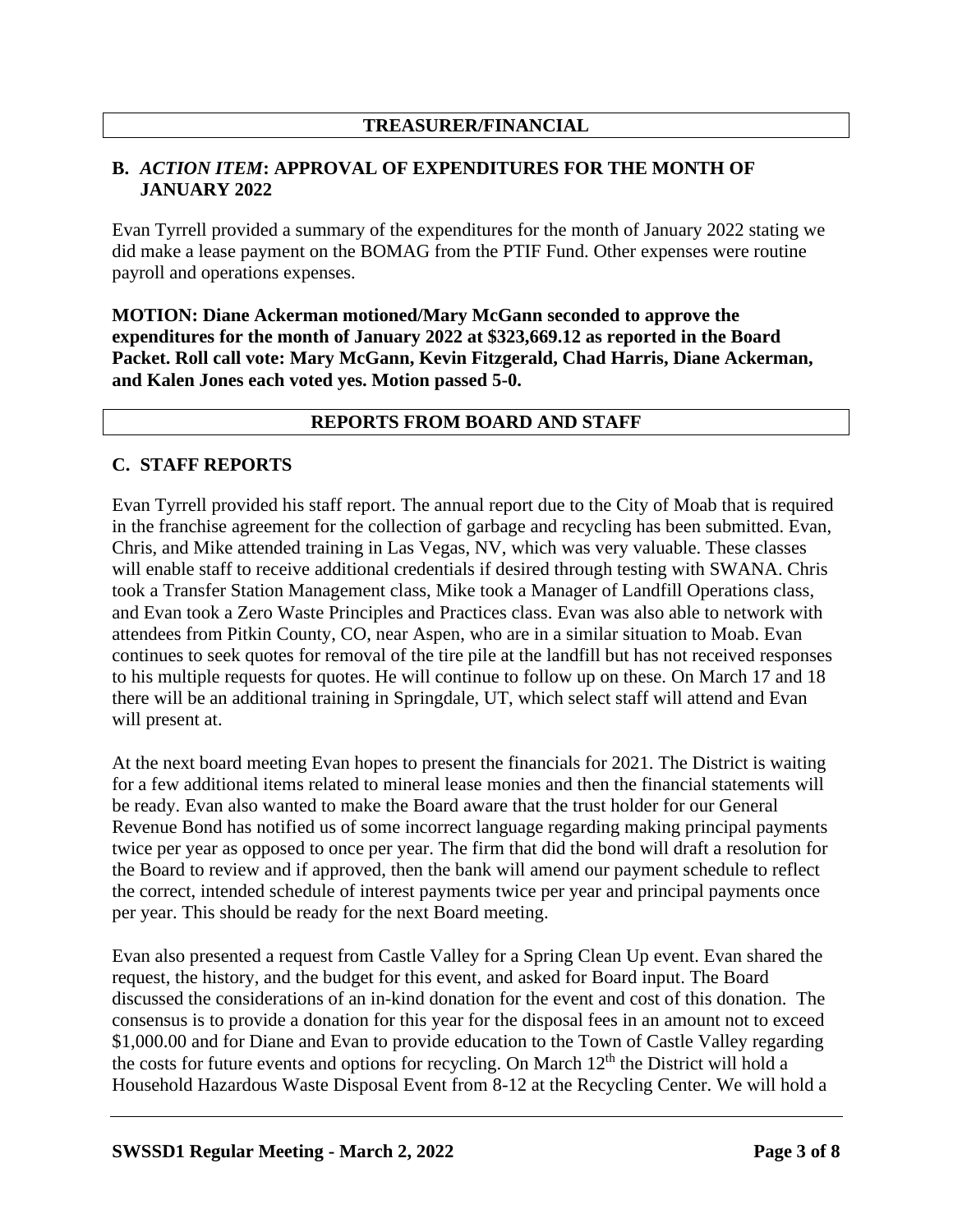similar event in the fall. This event is free for Grand County residents and has been well advertised. March  $21^{st}$  – April  $2^{nd}$  is the Spring Clean Up Voucher program for Grand County Residents. This program allows residents to dispose of up to 2 cubic yards of materials at Moab Landfill for free. On March 31<sup>st</sup> there will be a tour of the Recycling Center and then on April 1 the Recycling Coalition of Utah's Spring Conference will be held here in Moab. The Board is welcome to attend. On April 23<sup>rd</sup> the District will be hosting several Earth Day events including Cash for Cans and some live music. We are partnering with Moab Solutions to develop this event further. Evan also reported that he and LJ have noted ongoing issues with TerraTrash, the current billing software, and its negative effects on being able to efficiently bill customers for services rendered. LJ and Evan are actively looking at replacement software and will come back to the Board with additional information soon.

Chris Scovill presented an overview of each facility's operations and the needed updates to maintain or enhance operations at each facility. This ties into the Capital Improvement List previously presented. At Klondike Landfill, the RFP was delayed which has caused the working face to be moved to the all-weather spot. This change moves the timeline forward with the allweather road project. We need to consider fill sequence to maintain compliance with our permits. Chris also explained the need to discuss an outside easement with the BLM. The waste grease and litter cleanups are ongoing projects but are improving with time. At the Moab Landfill, the delay in opening a new excavation has created a drastic elevation change between sites. We are addressing this challenge, and we have discussed lowering the South Ridgeline to address the elevation change. The District also created a visual berm due to the Lions Back Project that is made of a base of concrete. At some point, the District will need to pay to move the concrete out to Klondike, where it could be used as subgrade for the road. The green waste grind is continuing as the District had almost sold out of the Mulch from last year.

At the Transfer Station, the self-tarping system has been ordered and we are waiting for it to arrive. We are hopeful this will resolve the safety issues previously noted. Chris noted his concern regarding the shortage of CDL drivers available in this area, in part due to the new laws. Chris has been made aware of the concerns of drivers in entering the highway from the Transfer Station and their fear of being in an accident. We may need to request an acceleration lane from UDOT to improve driver safety. Stormwater runoff is still a concern and needs to be addressed. As we grow, we will need to consider limitations in zoning and space for additional employees and operations at the Transfer Station. Chris is working to address safety issues with the weights of the truck and the District is working to transition employee mindsets from being focused on revenue to being focused on safety as we load trucks to avoid damaging the vehicles. Since our acquisition of Monument, we have faced regulatory challenges and Jessica was working on these. Since she has left the organization, we need to address this. We are also lacking some safety training and may do a safety self-audit or consider bringing in a third-party auditor. On collections routes, we are low on polycarts, and there are often cans left over from previous providers which creates a safety issue with our trucks. We continue to operate with an older fleet which brings on additional maintenance costs. Soon we will need to purchase a new rear load truck. We also need to address driver training. We have many new drivers who lack training and as a result are causing damage to the vehicles, causing excess wear and tear, and failing to complete effective pre-trip inspections. We are addressing this with staff, but it is important for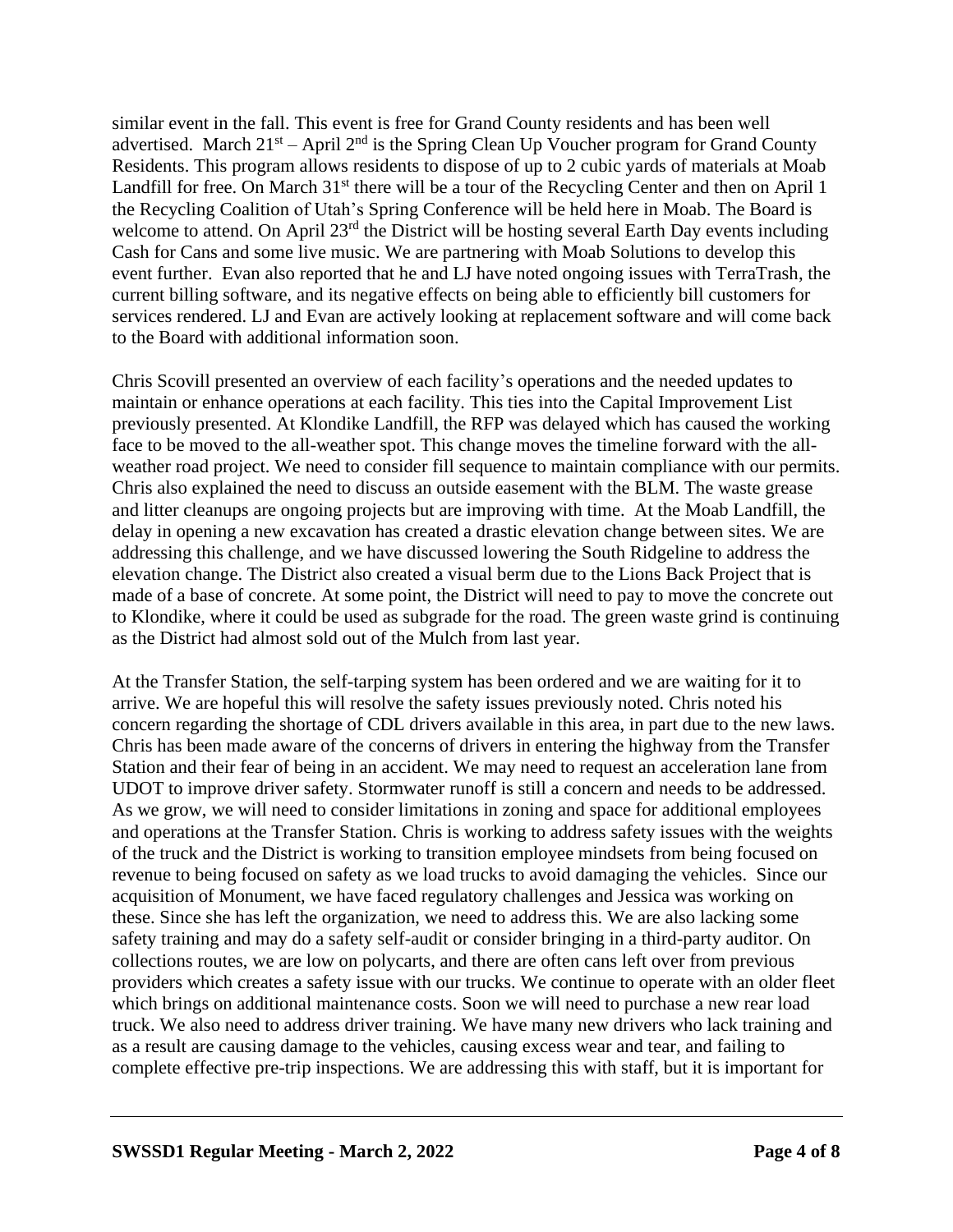the Board to be aware of these issues. Finally, the single stream recycling caused us to transition our transports to Denver. When we did so, we added operational risks and increased costs, especially with the increasing costs of fuel. At this time, we have a third-party hauler, and this gives us an opportunity to review these operations and determine what needs to be done longterm to improve this situation. Our primary Klondike Landfill fleet truck is about to fail, which could be a large expense. We may be able to reuse the current mechanic's truck to send it to Klondike. We are still searching for a water truck, and we will keep looking. At the CRC, we are evaluating the systems in place, but this is not the top priority at this time. Chris will continue to update the capital improvement list as operations develop. The Board briefly discussed the reported information.

No other District Staff reports were provided.

## **D. BOARD REPORTS**

Kevin Fitzgerald wanted to acknowledge Evan and Chris and their teams in working together and keeping things moving forward.

No other Board Member reports were provided.

#### **OLD BUSINESS**

#### **E. CONSIDERATIONS FOR UPDATING THE HOURS OF OPERATIONS FOR PUBLIC ACCESS AT THE MOAB LANDFILL**

Evan Tyrrell opened a discussion with the Board regarding recommended changes to the Moab Landfill hours. The proposed changes would be Monday through Friday 8 AM to 4 PM and Saturdays from 8 AM to 1 PM. This would allow for better alignment with staffing at other facilities and would be implemented as a soft changeover to allow for education to the public. The Board identified that this was a staff decision and overall supported the recommended updated hours or operations, which will be phased in over the next few months.

#### **F. UPDATE ON INFRASTRUCTURE AND CAPITAL IMPROVEMENTS LIST**

Evan Tyrell and Chris Scovill presented an updated list of capital improvements and equipment needed. These items listed in the Board packet address the most urgent operational and safety needs of the District. The 980 Loader is the most critical need at this time.

#### **G. UPDATE ON THE STATUS OF TRANSPORTING SINGLE STREAM RECYCLABLES TO THE GFL MATERIALS RECOVERY FACILITY (MRF) IN DENVER, COLORADO**

Evan Tyrrell opened a discussion with the Board regarding including glass in the single stream recycling. There is a national shortage of Class A CDL drivers. We are working on helping several existing staff to get their CDL but the drive to Denver is dangerous and no existing staff are willing to make the drive at this time. The third party we are currently contracted with to haul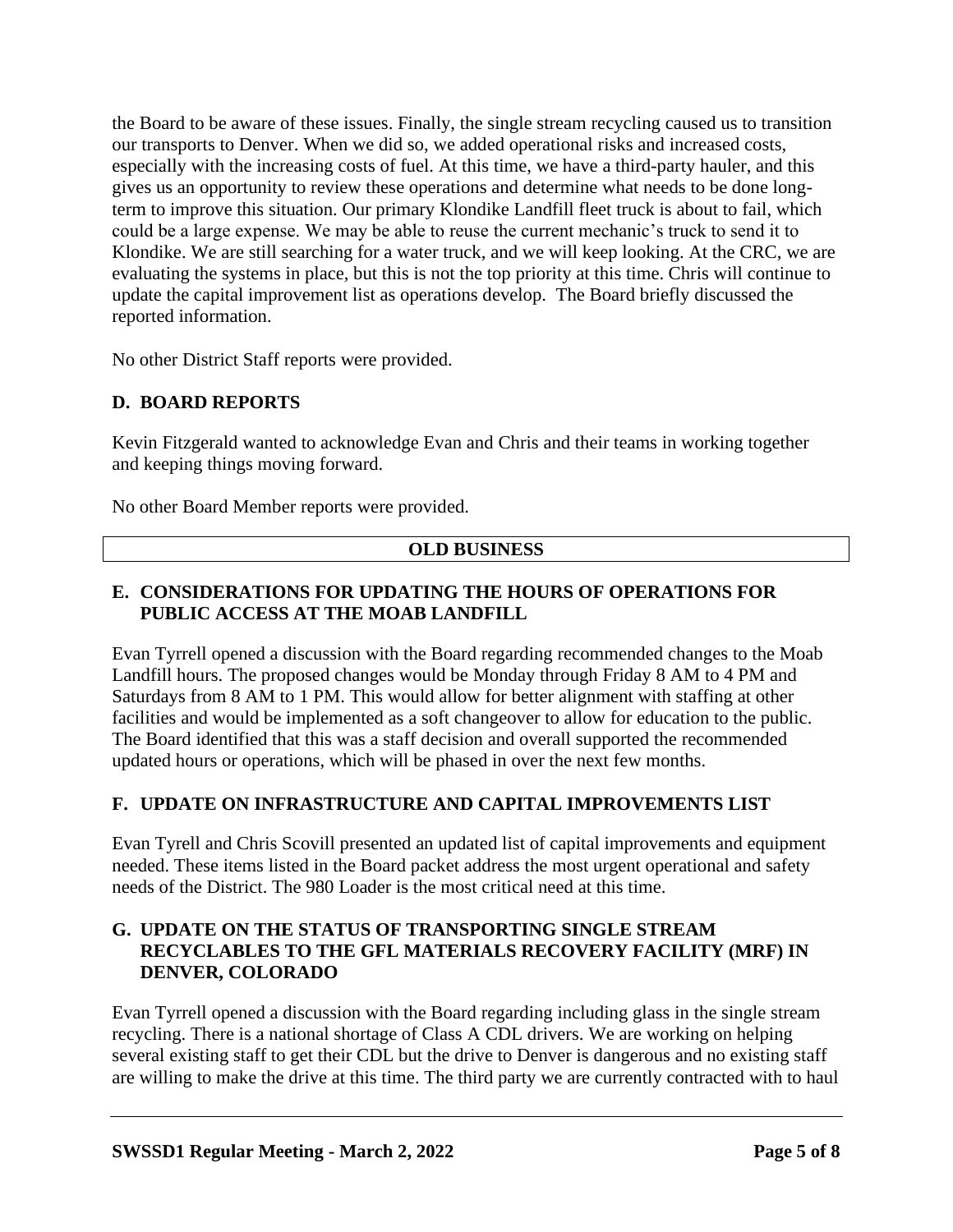these materials may not be able to continue to provide these services soon due to other operational demands in their business. The alternate locations would be Phoenix or Las Vegas. These are a similar distance and drive time but are a much easier drive. The cost to tip materials is greater in Denver than it was in Salt Lake City. The City of Moab is the only municipality in the state of Utah that accepts glass curbside comingled with single stream. Other locations offer either a separate collection service or satellite locations for drop off. This is trending to a dual stream system. Due to our contract with the City, this will continue to present challenges including increased costs. The Board would like to review the contract with the City to consider a possible amendment and looking at alternatives to transport it. Ideally, we could process these materials in house and have vendors pay us for picking up those materials but that is a long-term goal. In the short term, we need to consider other options for transporting our recyclables. There is opportunity to provide education to the community as well as looking at financial implications of each option for the program. The Board would like Evan to begin discussions with the City of Moab regarding the current contract and provided its overall support to begin removing glass from the current curbside recycling program.

### **H.** *POSSIBLE ACTION ITEM***: DISCUSSION AND APPROVAL TO PURCHASE OR ENTER INTO A LEASE AGREEMENT WITH CATERPILLAR FINANCIAL TO PURCHASE A CATERPILLAR 980 FRONT-END LOADER**

Evan Tyrrell opened a discussion regarding the need for a 980 front end loader. The 980 Loader at Klondike Landfill is currently being rented, and we do not have an adequate spare unit at this time. At Moab Landfill there is currently a 962 Loader, and the spare 938 needs a complete engine rebuild. If rebuilt, the unit could be used at the transfer station to support operations there. Currently there is very limited inventory and a long wait time for new equipment. The District is requesting to lease or purchase the 980 loader. This would spread the financial impact over a larger period by leasing for five to six years rather than a shorter lease or purchasing it outright. The life-expectancy is eight to ten years. Not having this equipment would be detrimental to operations.

**MOTION: Chad Harris motioned/Kevin Fitzgerald seconded to approve staff to move forward with a six-year lease agreement with Caterpillar Financial for the 980 Front End Loader with an interest rate of 3.39%, with 12 semiannual payments not to exceed \$30,022.00 with a final balloon payment of \$123,520.00 and total obligation over the life of the loan totaling \$483,782.32. Roll call vote: Chad Harris, Kevin Fitzgerald, Mary McGann, Diane Ackerman, and Kalen Jones each voted yes. Motion passed 5-0.**

## **NEW BUSINESS**

## **I.** *POSSIBLE ACTION ITEM***: DISCUSSION AND APPROVAL TO PURCHASE POLYCARTS FOR GARBAGE AND RECYCLING COLLECTION SERVICES**

Evan Tyrrell opened a brief discussion regarding the need to eliminate three can collection service in Moab and Spanish Valley. The response to the letter sent to residents has been positive and many have requested polycarts. The goal is to replace these as customers are willing, as well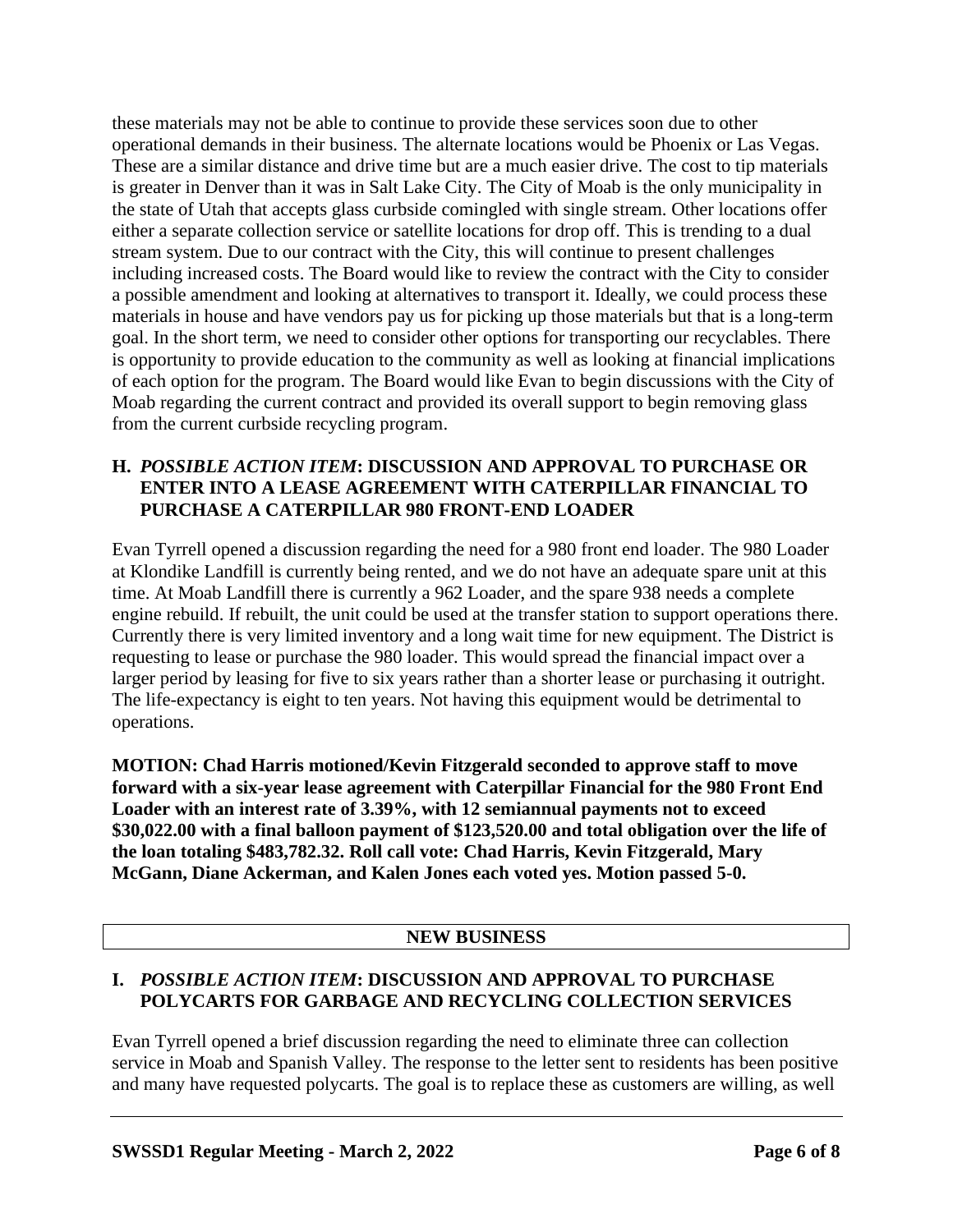as to remove the older carts that are a safety risk to staff. We also are gaining new business daily. New lids have been ordered for the old monument waste carts, but there is still a very limited inventory. The most used item is a 96-gallon weekly container. The lead time for these orders is six to eight weeks. There is a need for additional blue recycling carts and maroon/brown trash carts. Several quotes are provided in the packet from different vendors. The global omni-carts are more affordable at a cost per cart and a sample cart has been ordered to ensure it will work with our trucks. The carts are recyclable and include a ten year warranty.

**MOTION: Kevin Fitzgerald motioned/Mary McGann seconded to approve the purchase of Polycarts from IPL Global in an amount not to exceed \$45,000.00. Roll call vote: Kevin Fitzgerald, Diane Ackerman, Chad Harris, Mary McGann, and Kalen Jones each voted yes. Motion passed 5-0.**

### **J.** *POSSIBLE ACTION ITEM***: DISCUSSION AND APPROVAL TO PURCHASE A MECHANIC CRANE TRUCK TO SUPPORT EQUIPMENT MAINTENANCE AND REPAIRS**

Chris Scovill and Evan Tyrrell opened a brief discussion regarding the need for a mechanic truck that is equipped with a crane. Currently we pay a third-party mechanic to come on site and do some of the heavy-duty repairs. There is a long-term savings in bringing this in house, and due to mechanic demand, there may be a delay in being able to access services which could result in a shut down until the repairs are made. The costs of both the third-party service and lost revenue in down time is significant. The intent would be to convert the current mechanic's truck to a fleet vehicle for Klondike. The supply of these trucks is extremely limited at this time, so a blanket approval amount is requested so that we can move quickly once a truck is identified, and a deposit can be put down to hold the item.

**MOTION: Kevin Fitzgerald motioned/Mary McGann seconded to approve the purchase of a used, fully functioning mechanic crane truck that will serve the District's current and perceived future needs at the discretion of the District's Operations Director in consultation with the District's Master Mechanic and Executive Director in an amount not to exceed \$80,000.00. Roll call vote: Kevin Fitzgerald, Mary McGann, Chad Harris, Diane Ackerman, and Kalen Jones each voted yes. Motion passed 5-0.**

### **K.** *POSSIBLE ACTION ITEM:* **DISCUSSION AND APPROVAL TO PURCHASE A MOBILE HOT WATER PRESSURE WASHER TO SUPPORT THE CLEANING AND MAINTENANCE OF HEAVY EQUIPMENT**

Chris Scovill opened a brief discussion with the Board regarding the need for this equipment. It is a self-contained diesel unit that is on a trailer and could be hauled with any of our trucks. This would complement the unit we currently have at the transfer station and would allow us to address the employee engagement and safety issues by maintaining cleaner fleets and helping our mechanical staff. Like other equipment, there is a very limited inventory, and we are actively searching for a used model in good condition.